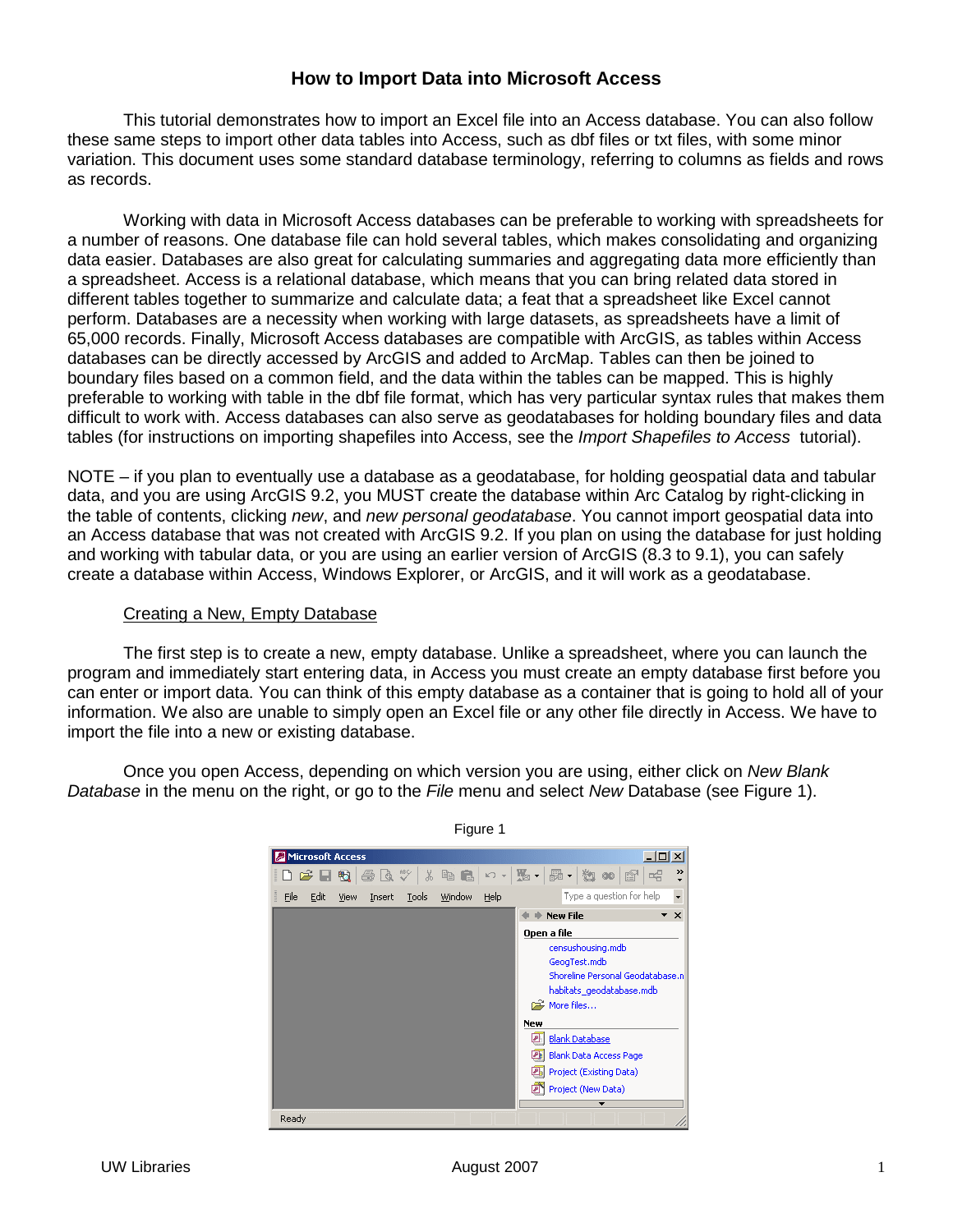You will be prompted to name your new database file and navigate to a folder for storing it (Figure 2). Microsoft Access databases have the file extension mdb.

| <b>File New Database</b>                                  |                         |                                                  |  |                                                                                                                                                                                                                                                                                      | 2 X    |  |
|-----------------------------------------------------------|-------------------------|--------------------------------------------------|--|--------------------------------------------------------------------------------------------------------------------------------------------------------------------------------------------------------------------------------------------------------------------------------------|--------|--|
| Save in:                                                  | My Documents            |                                                  |  | $\boxed{\blacksquare} \leftarrow \textcolor{red}{\blacksquare} \textcolor{red}{\bigcirc} \times \textcolor{red}{\blacksquare} \textcolor{red}{\blacksquare} \textcolor{red}{\blacksquare} \textcolor{red}{\blacksquare} \textcolor{red}{\blacksquare} \textcolor{red}{\blacksquare}$ |        |  |
| ⊛<br>History<br>My Documents<br>Desktop<br>鉴<br>Favorites | My Music<br>My Pictures |                                                  |  |                                                                                                                                                                                                                                                                                      |        |  |
|                                                           | File name:              | db1.mdb                                          |  | ۳                                                                                                                                                                                                                                                                                    | Create |  |
|                                                           |                         | Save as type: Microsoft Access Databases (*.mdb) |  | ₩                                                                                                                                                                                                                                                                                    | Cancel |  |

Once you create the database you will be presented with the database screen (Figure 3). By default you are in the Tables section (see the menu on the left), which is naturally blank, as you have not added any data yet. The top of the database window shows the name of the database. We have named it censushousing, as we will be importing housing data from the US Census in this example.

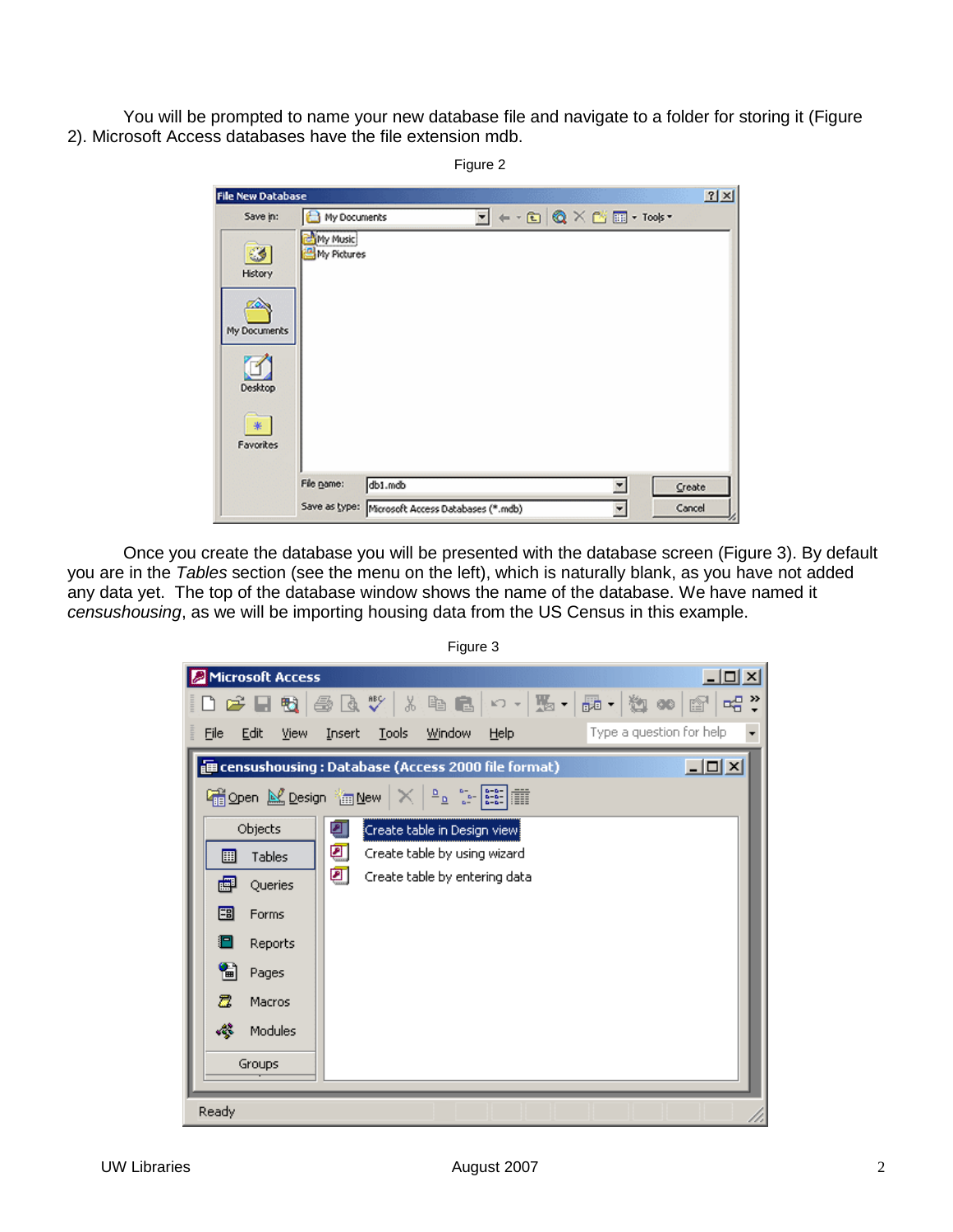Next to the name of the database is the Access file format version. By default, the version of Access that you are using defaults to the file format used by the previous version, to help insure backward compatibility between your datasets. In this example, we are using Access 2002, so by default it is storing the database in an Access 2000 format. Access 2000, 2002, and 2003 formats are cross-compatible with each other. If you are using Access 2007, you will have to convert these formats into the newer 2007 format.

## Preparing Data for Import

Before we begin importing data into the database, it is necessary to prepare our dataset for import. In this case, we have a Microsoft Excel file with housing data from the US Census, which was downloaded from the American Factfinder (see Figure 4).

|                | Microsoft Excel - dt_dec_2000_sf1_u_data1.xls<br>$\Box$ $\Box$ $\times$ |                            |                             |                                                                                                                                                       |                      |                            |          |  |
|----------------|-------------------------------------------------------------------------|----------------------------|-----------------------------|-------------------------------------------------------------------------------------------------------------------------------------------------------|----------------------|----------------------------|----------|--|
| 띄              | Edit<br>File<br>View                                                    | Insert<br>Format           | Tools<br>Data               | Window<br>Help                                                                                                                                        |                      | - 8                        | $\times$ |  |
|                | 6<br>閏                                                                  | ᢟ<br>y,<br>à               |                             |                                                                                                                                                       |                      |                            | ≫        |  |
|                | <b>MA</b><br>$\overline{\mathbf{G}}$                                    | ₽<br>囪                     |                             | $\begin{bmatrix} \begin{bmatrix} 1 & 0 \\ 0 & 0 \end{bmatrix} \end{bmatrix}$ ( $\begin{bmatrix} 2 & 0 \\ 0 & 0 \end{bmatrix}$ with Changes End Review |                      |                            |          |  |
|                | A2                                                                      | fx.                        | Geography Identifier        |                                                                                                                                                       |                      |                            |          |  |
|                | A                                                                       | B                          | c                           | D                                                                                                                                                     | E                    | F                          |          |  |
|                | GEO_ID                                                                  | GEO_ID2                    | SUMLEVEL                    | GEO NAME                                                                                                                                              | H003001              | H003002                    |          |  |
| 2              | Geography Identifier                                                    | Geography Identifier       | Geographic<br>Summary Level | Geography                                                                                                                                             | Housing units: Total | Housing units:<br>Occupied |          |  |
| 3              | 14000US53001950100153001950100                                          |                            | 140                         | Adams County,                                                                                                                                         | 1149                 | 1029                       |          |  |
| 4              | 0                                                                       | 53001950200                | 140                         | Adams County,                                                                                                                                         | 899                  | 716                        |          |  |
| 5              | 0                                                                       | 53001950300                | 140                         | Adams County,                                                                                                                                         | 1786                 | 1628                       |          |  |
| 6              | 0                                                                       | 53001950400                | 140                         | Adams County,                                                                                                                                         | 841                  | 814                        |          |  |
| 7              | 0.                                                                      | 53001950500                | 140                         | Adams County,                                                                                                                                         | 1098                 | 1042                       |          |  |
| 8              | Û                                                                       | 53003980100<br>53003980200 | 140                         | Asotin County,                                                                                                                                        | 1609<br>1870         | 1419<br>1765               |          |  |
| 9<br>10        | 0<br>0                                                                  | 53003980300                | 140<br>140                  | Asotin County,                                                                                                                                        | 1821                 | 1640                       |          |  |
| 11             | 0                                                                       | 53003980400                | 140                         | Asotin County,<br>Asotin County,                                                                                                                      | 888                  | 809                        |          |  |
| 12             | ۱O                                                                      | 53003980500                | 140                         | Asotin Countu.                                                                                                                                        | 1542                 | 1437                       |          |  |
| $\blacksquare$ | $H \setminus$ SheetO                                                    |                            |                             | $\blacktriangleleft$                                                                                                                                  |                      |                            |          |  |
| Ready          |                                                                         |                            |                             |                                                                                                                                                       |                      |                            |          |  |

Figure 4

In this example, we do have some preparatory work to do. In a database, and unlike a spreadsheet, all data in a particular column must be of the same type; numbers, text, dates, etc. If there is a column of numbers, such as housing units, then this column must contain numbers and no text whatsoever. Numbers can be stored as text in a database, but you will not be able to perform any calculations on these columns. Generally speaking, identification numbers should be saved as text, and numbers that you would perform mathematical calculations on should be stored as numbers. So the first step is to examine each of columns to verify that they contain the same data type, and make edits where appropriate.

Columns in a database can only have one field heading or name. The first row is recognized as the header row, and all subsequent rows are recognized as data. In this Excel table, we have two header rows. We have to delete one of them, otherwise we will get errors when we try to import the table into Access. In this case, it is best to keep the first row, which contains the abbreviated names and codes: GEO\_ID, GEO ID2, SUMLEVEL etc, and NOT the row that contains the full name: Geography Identifier, Geographic Summary Level, etc. Why? The full names are too long and may exceed the database's length limit for field names. They also contain spaces, which is something that is not allowed in field names. Field names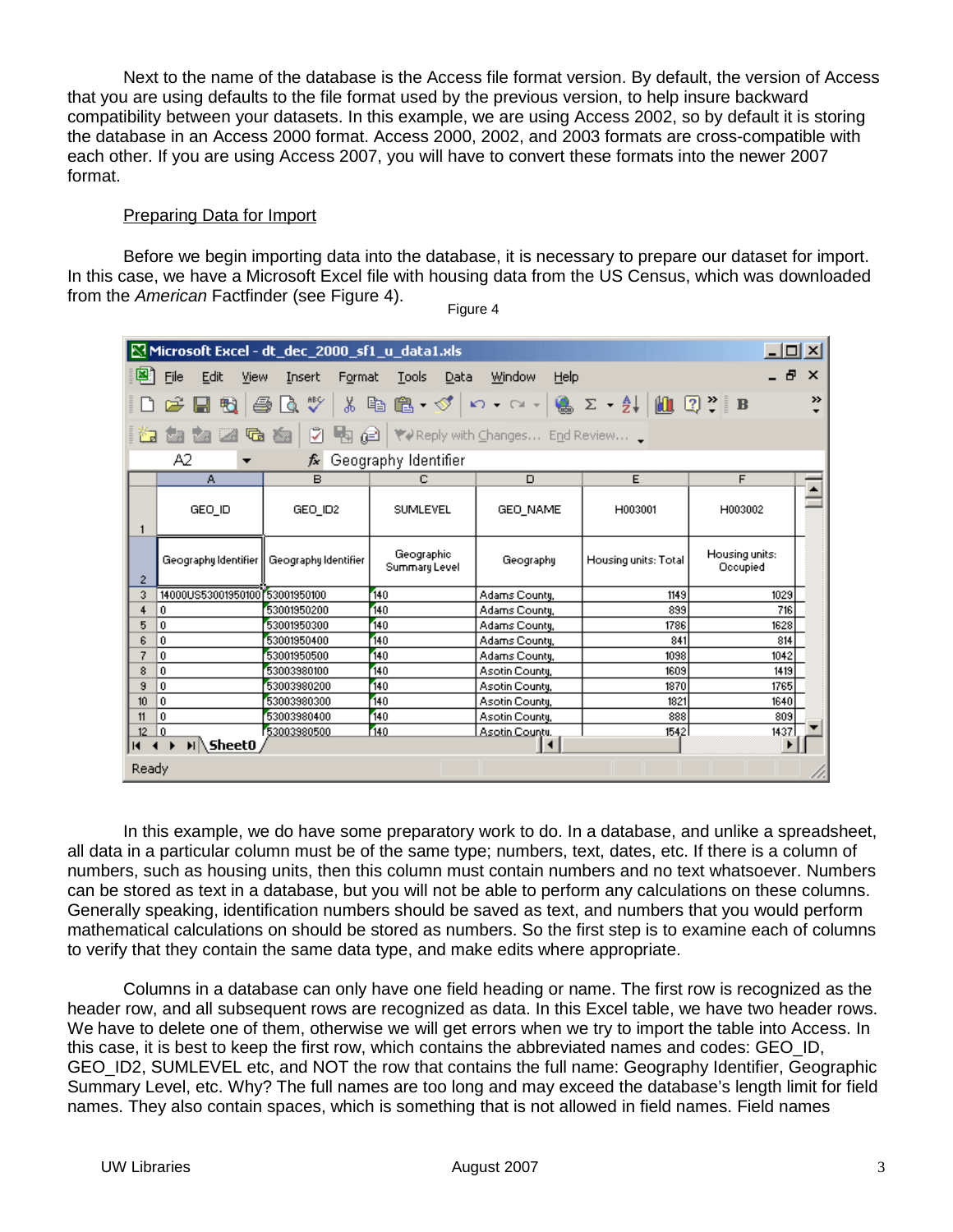should never contain strange punctuation, and should never begin with numbers. Once we delete this row, our spreadsheet looks like Figure 5: Figure 5

|       | Microsoft Excel - dt_dec_2000_sf1_u_data1.xls |                                                            |                      |                                                                                                                                                                                                                                                                                                                                                                                                                                                                                            |         | 니미<br>$\times$        |
|-------|-----------------------------------------------|------------------------------------------------------------|----------------------|--------------------------------------------------------------------------------------------------------------------------------------------------------------------------------------------------------------------------------------------------------------------------------------------------------------------------------------------------------------------------------------------------------------------------------------------------------------------------------------------|---------|-----------------------|
|       | Eile<br>Edit<br>View                          | Insert<br>Format                                           | <b>Tools</b><br>Data | Window<br>Help                                                                                                                                                                                                                                                                                                                                                                                                                                                                             |         | Ð<br>$\times$         |
|       | 冠<br>ê.                                       | $\overset{\text{ABC}}{\blacktriangledown}$<br>$\mathbb{G}$ |                      | % �� ֎ - ♂   ∽ - ∼ -   ֎ Σ - 2↓   ∭ ② -   B                                                                                                                                                                                                                                                                                                                                                                                                                                                |         | ≫                     |
|       | to.<br><b>ZA ZA</b>                           | ☑                                                          |                      | $\blacksquare$ $\blacksquare$ $\blacksquare$ $\blacksquare$ $\blacksquare$ $\blacksquare$ $\blacksquare$ $\blacksquare$ $\blacksquare$ $\blacksquare$ $\blacksquare$ $\blacksquare$ $\blacksquare$ $\blacksquare$ $\blacksquare$ $\blacksquare$ $\blacksquare$ $\blacksquare$ $\blacksquare$ $\blacksquare$ $\blacksquare$ $\blacksquare$ $\blacksquare$ $\blacksquare$ $\blacksquare$ $\blacksquare$ $\blacksquare$ $\blacksquare$ $\blacksquare$ $\blacksquare$ $\blacksquare$ $\blacks$ |         |                       |
|       | A1                                            | GEO_ID<br>fx                                               |                      |                                                                                                                                                                                                                                                                                                                                                                                                                                                                                            |         |                       |
|       | A                                             | B                                                          | C                    | $\Box$                                                                                                                                                                                                                                                                                                                                                                                                                                                                                     | E       | F                     |
|       | GEO_ID                                        | GEO_ID2                                                    | SUMLEVEL             | GEO_NAME                                                                                                                                                                                                                                                                                                                                                                                                                                                                                   | H003001 | H003002               |
| 2     | 14000US53001950100                            | 53001950100                                                | 140                  | Adams County,                                                                                                                                                                                                                                                                                                                                                                                                                                                                              | 1149    | 1029                  |
| 3     | 0                                             | 53001950200                                                | 140                  | Adams County,                                                                                                                                                                                                                                                                                                                                                                                                                                                                              | 899     | 716                   |
| 4     | 0                                             | 53001950300                                                | 140                  | Adams County,                                                                                                                                                                                                                                                                                                                                                                                                                                                                              | 1786    | 1628                  |
| 5     | 0                                             | 53001950400                                                | 140                  | Adams County,                                                                                                                                                                                                                                                                                                                                                                                                                                                                              | 841     | 814                   |
| 6     | 0                                             | 53001950500                                                | 140                  | Adams County,                                                                                                                                                                                                                                                                                                                                                                                                                                                                              | 1098    | 1042                  |
| 7     | Û                                             | 53003980100                                                | 140                  | Asotin County,                                                                                                                                                                                                                                                                                                                                                                                                                                                                             | 1609    | 1419                  |
| 8     | 0                                             | 53003980200                                                | 140                  | Asotin County,                                                                                                                                                                                                                                                                                                                                                                                                                                                                             | 1870    | 1765                  |
| 9     | 0.                                            | 53003980300                                                | 140                  | Asotin County,                                                                                                                                                                                                                                                                                                                                                                                                                                                                             | 1821    | 1640                  |
| 10    | 0                                             | 53003980400                                                | 140                  | Asotin County,                                                                                                                                                                                                                                                                                                                                                                                                                                                                             | 888     | 809                   |
| 11    | 0                                             | 53003980500                                                | 140                  | Asotin County,                                                                                                                                                                                                                                                                                                                                                                                                                                                                             | 1542    | 1437                  |
| 12    | Û                                             | 53003980600                                                | 140                  | Asotin County,                                                                                                                                                                                                                                                                                                                                                                                                                                                                             | 1381    | 1294                  |
| 13    | 14000US53005010100 53005010100                |                                                            | 140                  | Benton County,                                                                                                                                                                                                                                                                                                                                                                                                                                                                             | 1894    | 1839                  |
| 14    | 14000US53005010201 53005010201                |                                                            | 140                  | Benton County,                                                                                                                                                                                                                                                                                                                                                                                                                                                                             | 1430    | 1376                  |
| к     | H Sheet0                                      |                                                            |                      | ∣∢                                                                                                                                                                                                                                                                                                                                                                                                                                                                                         |         | $\blacktriangleright$ |
| Ready |                                               |                                                            |                      |                                                                                                                                                                                                                                                                                                                                                                                                                                                                                            |         |                       |

Save the changes, close the spreadsheet, and go back to the Access database. We are now ready to import our table.

## Importing Data

Go to the File menu, and select Get External Data, then Import (Figure 6).

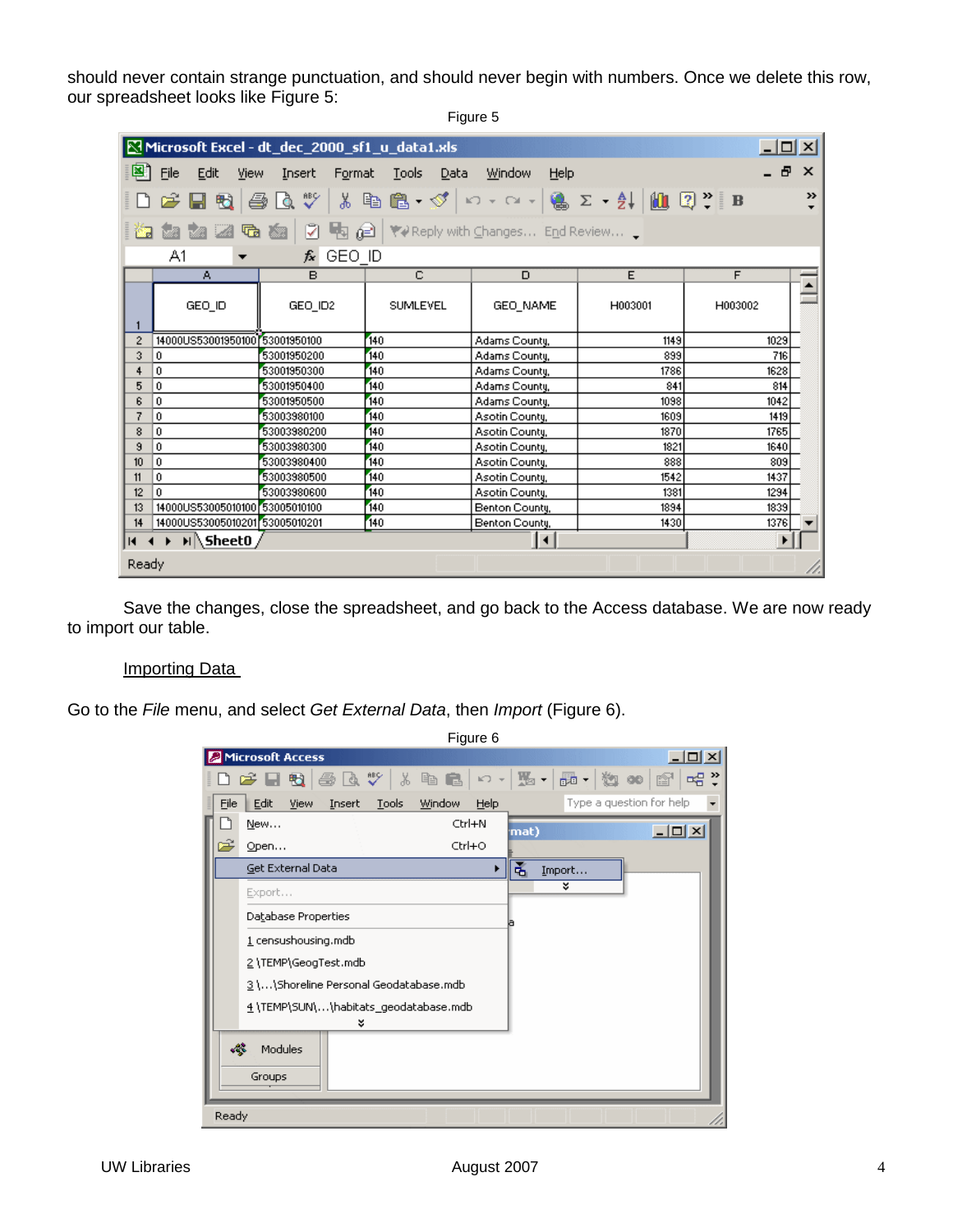Next, we are prompted to select which file we want to import (Figure 7). By default, Access is looking for Access mdb files first. Change the file type to Excel files, browse to the folder where the file is stored, and select it.

Figure 7

|       | Microsoft Access |                                              |                                                                                                              |                         |                                                                                                                                                                                                                                                                                                   |               |        |     | $-10X$ |
|-------|------------------|----------------------------------------------|--------------------------------------------------------------------------------------------------------------|-------------------------|---------------------------------------------------------------------------------------------------------------------------------------------------------------------------------------------------------------------------------------------------------------------------------------------------|---------------|--------|-----|--------|
|       | Import           |                                              | $\mathbf{r}$<br>$\mathbf{A}$                                                                                 | $\sim$<br>$\mathcal{L}$ | $\mathbf{r}$                                                                                                                                                                                                                                                                                      | $\mathcal{A}$ |        | 2 X |        |
|       | Look in:         | My Documents                                 |                                                                                                              |                         | $\boxed{\blacksquare} \leftarrow \textcolor{red}{\blacksquare} \textcolor{red}{\bigcirc} \textcolor{red}{\blacksquare} \times \textcolor{red}{\textcolor{red}{\square} \textcolor{red}{\blacksquare}} \cdot \textcolor{red}{\textcolor{red}{\textbf{Tools}}} \cdot \textcolor{red}{\blacksquare}$ |               |        |     |        |
| đ     | ø<br>History     | My Music<br>My Pictures<br>censushousing.mdb |                                                                                                              |                         |                                                                                                                                                                                                                                                                                                   |               |        |     |        |
|       | My Documents     |                                              |                                                                                                              |                         |                                                                                                                                                                                                                                                                                                   |               |        |     |        |
|       | Desktop          |                                              |                                                                                                              |                         |                                                                                                                                                                                                                                                                                                   |               |        |     |        |
|       | 张<br>Favorites   |                                              |                                                                                                              |                         |                                                                                                                                                                                                                                                                                                   |               |        |     |        |
|       | My Network       | File name:                                   |                                                                                                              |                         |                                                                                                                                                                                                                                                                                                   | ▼             | Import |     |        |
|       | Places           | Files of type:                               | Microsoft Access (*.mdb;*.adp;*.mda;*.mde;*.ade)                                                             |                         |                                                                                                                                                                                                                                                                                                   | ٠             | Cancel |     |        |
|       |                  |                                              | Microsoft Access (*.mdb;*.adp;*.mda;*.mde;*.ade)<br>d8ASE 5 (*.dbf)<br>dBASE III (*.dbf)<br>dBASE IV (*.dbf) |                         |                                                                                                                                                                                                                                                                                                   | A             |        |     |        |
| Ready |                  |                                              | Microsoft Excel (".xls)<br>Exchange()                                                                        |                         |                                                                                                                                                                                                                                                                                                   |               |        |     |        |

Now the import process begins. If our Excel file contained multiple sheets, we would be prompted to specify which sheet to import. In this example, our Excel file only contains one sheet, so Access assumes that this is what we want to import. The first question is whether the first column in our spreadsheet contains the column headings (Figure 8). This is the case, so we check the box (if this was not the case, then Access would assign generic column headings for us).

| r | ٦Ι.<br>11 |  |  |
|---|-----------|--|--|
|   |           |  |  |

| 图 Import Spreadsheet Wizard                                                                                                           |                         |          |                 | $\mathbf{x}$ |  |  |  |
|---------------------------------------------------------------------------------------------------------------------------------------|-------------------------|----------|-----------------|--------------|--|--|--|
| Microsoft Access can use your column headings as field names for your table. Does the first<br>row specified contain column headings? |                         |          |                 |              |  |  |  |
| First Row Contains Column Headings<br>⊽                                                                                               |                         |          |                 |              |  |  |  |
|                                                                                                                                       |                         |          |                 |              |  |  |  |
|                                                                                                                                       |                         |          |                 |              |  |  |  |
|                                                                                                                                       |                         |          |                 |              |  |  |  |
|                                                                                                                                       |                         |          |                 |              |  |  |  |
| GEO ID                                                                                                                                | ID <sub>2</sub><br>GEO. | SUMLEVEL | GEO NAME        |              |  |  |  |
| 14000US53001950100<br>$\mathbf{1}$                                                                                                    | 53001950100             | l140     | Tract<br>Census |              |  |  |  |
| 14000US53001950200<br>2                                                                                                               | 53001950200             | 11 4 N   | Tract<br>Census |              |  |  |  |
| 14000US53001950300<br>3                                                                                                               | 53001950300             | 140      | Tract<br>Census |              |  |  |  |
| 14000US53001950400<br>4                                                                                                               | 53001950400             | 11 4 O   | Census Tract    |              |  |  |  |
| 114000US53001950500<br>5                                                                                                              | 53001950500             | l1 4 N   | Tract<br>Census |              |  |  |  |
| 14000US53003980100<br>6                                                                                                               | 53003980100             | 140      | Tract<br>Census |              |  |  |  |
| ,,,,,,,,,,,,,,,,,,                                                                                                                    |                         |          |                 |              |  |  |  |
|                                                                                                                                       |                         |          |                 |              |  |  |  |
|                                                                                                                                       |                         |          |                 |              |  |  |  |
|                                                                                                                                       | Cancel<br>$<$ Back      | Next     | Finish          |              |  |  |  |
|                                                                                                                                       |                         |          |                 |              |  |  |  |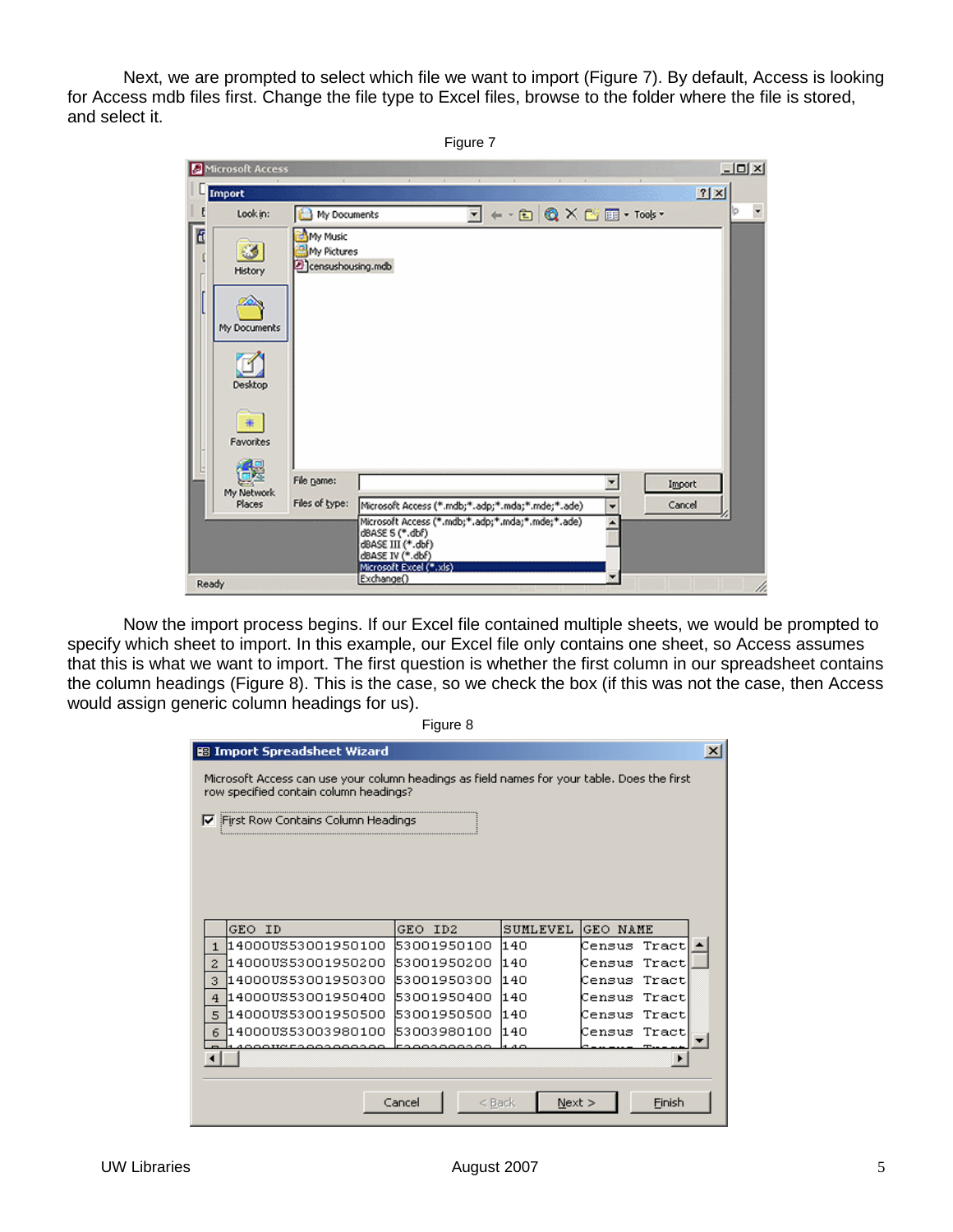(NOTE – If we were trying to import another type of file, such as a text file, we would be confronted with some different screens here. We would have to specify if the data in the file was delimited (each field in our file is separated by commas or tabs) or fixed width (each field in our file starts and ends based on specific character positions). If the file is delimited, we would be asked to specify which delimiter is being used, and can preview if it is correct. If the file is fixed width, we would be asked to insert lines that indicate where one field ends and another begins).

Next, we specify that we want to store the data in a new table (Figure 9).

Figure 9

| <b>S</b> Import Spreadsheet Wizard                              |                    |          |                 | $\vert x \vert$ |
|-----------------------------------------------------------------|--------------------|----------|-----------------|-----------------|
| You can store your data in a new table or in an existing table. |                    |          |                 |                 |
|                                                                 |                    |          |                 |                 |
| Where would you like to store your data?                        |                    |          |                 |                 |
| G<br>In a New Table                                             |                    |          |                 |                 |
| In an Existing Table:                                           |                    |          |                 |                 |
|                                                                 |                    |          |                 |                 |
|                                                                 |                    |          |                 |                 |
| GEO ID                                                          | GEO ID2            | SUMLEVEL | GEO NAME        |                 |
| 14000US53001950100<br>1                                         | 53001950100        | 140      | Tract<br>Census |                 |
| 14000US53001950200<br>$\overline{2}$                            | 53001950200        | 140      | Tract<br>Census |                 |
| 14000US53001950300<br>3                                         | 53001950300        | 140      | Census Tract    |                 |
| 14000US53001950400<br>4                                         | 53001950400        | 140      | Census Tract    |                 |
| 14000US53001950500<br>5                                         | 53001950500        | 11 4 O   | Census<br>Tract |                 |
| 14000US53003980100<br>6                                         | 53003980100        | 140      | Tract<br>Census |                 |
|                                                                 |                    |          | ▶               |                 |
|                                                                 |                    |          |                 |                 |
|                                                                 | Cancel<br>$<$ Back | Next     | Finish          |                 |
|                                                                 |                    |          |                 |                 |

Then we are asked if we want to change any of the field names, data types for the fields, or if we want to exclude particular fields (Figure 10). The simplest thing to do here is to accept the defaults and click Next, as we can always make changes to these options later, once the data is imported.

| $\vert x \vert$<br>图 Import Spreadsheet Wizard                                                                                                                                 |                         |                            |                  |  |  |  |  |
|--------------------------------------------------------------------------------------------------------------------------------------------------------------------------------|-------------------------|----------------------------|------------------|--|--|--|--|
| You can specify information about each of the fields you are importing. Select fields in the<br>area below. You can then modify field information in the 'Field Options' area. |                         |                            |                  |  |  |  |  |
| Field Options                                                                                                                                                                  |                         |                            |                  |  |  |  |  |
| GEO ID<br>Field Name:                                                                                                                                                          | Data Type:              | Text                       | $\mathcal{R}$    |  |  |  |  |
| Yes (Duplicates OK)<br>Indexed:                                                                                                                                                |                         | Do not import field (Skip) |                  |  |  |  |  |
|                                                                                                                                                                                |                         |                            |                  |  |  |  |  |
|                                                                                                                                                                                |                         |                            |                  |  |  |  |  |
| GEO ID                                                                                                                                                                         | GEO.<br>ID <sub>2</sub> | SHMLEVEL                   | GEO NAME         |  |  |  |  |
| 14000US53001950100 53001950100<br>$\mathbf{1}$                                                                                                                                 |                         | 140                        | Tract<br>Census  |  |  |  |  |
| 14000US53001950200 53001950200<br>2                                                                                                                                            |                         | 14 O                       | Tract<br>Census  |  |  |  |  |
| 14000US53001950300 53001950300<br>з                                                                                                                                            |                         | 11 4 N                     | Census Tract     |  |  |  |  |
| 14000US53001950400 53001950400<br>4                                                                                                                                            |                         | 140                        | Census Tract     |  |  |  |  |
| 14000US53001950500 53001950500<br>5                                                                                                                                            |                         | 140                        | Tract<br>Census  |  |  |  |  |
| 14000US53003980100 53003980100<br>6                                                                                                                                            |                         | 140                        | Census<br>Tractl |  |  |  |  |
| 00000000<br>53003000000                                                                                                                                                        |                         |                            |                  |  |  |  |  |
|                                                                                                                                                                                |                         |                            |                  |  |  |  |  |
|                                                                                                                                                                                | Cancel<br>< Back        | Next                       | Finish           |  |  |  |  |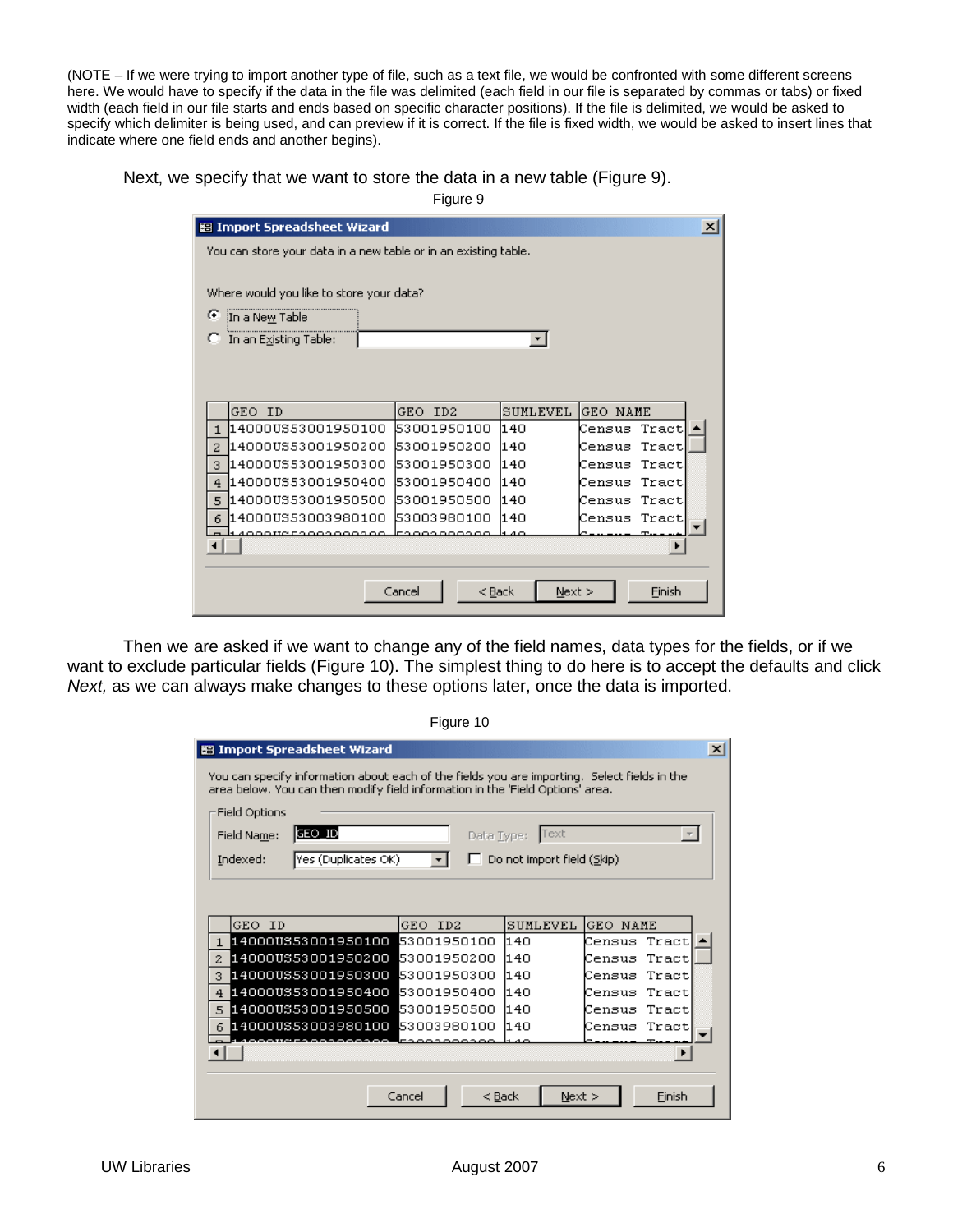We are then prompted to specify a primary key, which is a number or code that uniquely identifies each individual record (Figure 11). In this case, we know that GEO\_ID2 is the unique number, so we designate it as the primary key. If we did not know or were not sure, we could choose not to assign a key, and could set this option later, once the data is imported.

| Figure 11                                                                                                                                                                                                                                                                                                                                                                                                                                             |                                                       |             |        |          |                 |        |  |  |
|-------------------------------------------------------------------------------------------------------------------------------------------------------------------------------------------------------------------------------------------------------------------------------------------------------------------------------------------------------------------------------------------------------------------------------------------------------|-------------------------------------------------------|-------------|--------|----------|-----------------|--------|--|--|
|                                                                                                                                                                                                                                                                                                                                                                                                                                                       | <b>S</b> Import Spreadsheet Wizard<br>$\vert x \vert$ |             |        |          |                 |        |  |  |
| Microsoft Access recommends that you define a primary key for<br>$\overline{\phantom{a}}$<br>your new table. A primary key is used to uniquely identify each<br>record in your table. It allows you to retrieve data more quickly.<br><b>888 888 888</b><br><b>888 888 888</b><br><b>EXXX XXX XXX</b><br>C Let Access add primary key.<br><b>EXX XXX XXX</b><br><b>888 888 888</b><br>G<br>Choose my own primary key.<br>GEO_ID2<br>C No primary key. |                                                       |             |        |          |                 |        |  |  |
| GEO ID                                                                                                                                                                                                                                                                                                                                                                                                                                                |                                                       | GEO ID2     |        | SUMLEVEL | <b>GEO NAME</b> |        |  |  |
| 14000US53001950100<br>$\mathbf{1}$                                                                                                                                                                                                                                                                                                                                                                                                                    |                                                       | 53001950100 |        | 140      | Census          | Tract  |  |  |
| 114000US53001950200<br>$\mathcal{D}$                                                                                                                                                                                                                                                                                                                                                                                                                  |                                                       | 53001950200 |        | 140      | Census          | Tract  |  |  |
| 14000US53001950300<br>3.                                                                                                                                                                                                                                                                                                                                                                                                                              |                                                       | 53001950300 |        | 140      | Census          | Tract  |  |  |
| 14000US53001950400<br>4                                                                                                                                                                                                                                                                                                                                                                                                                               |                                                       | 53001950400 |        | 140      | Census          | Tract  |  |  |
| 14000US53001950500<br>5                                                                                                                                                                                                                                                                                                                                                                                                                               |                                                       | 53001950500 |        | 140      | Census          | Tract  |  |  |
| l14000US53003980100<br>6                                                                                                                                                                                                                                                                                                                                                                                                                              |                                                       | 53003980100 |        | 140      | Census          | Tract  |  |  |
|                                                                                                                                                                                                                                                                                                                                                                                                                                                       | 0000000                                               |             | 0000   |          |                 |        |  |  |
|                                                                                                                                                                                                                                                                                                                                                                                                                                                       |                                                       | Cancel      | < Back | Next     |                 | Finish |  |  |

The final screen asks us to name our new table (Figure 12).

| 83 Import Spreadsheet Wizard |                                                                                                                                  | $\vert x \vert$ |
|------------------------------|----------------------------------------------------------------------------------------------------------------------------------|-----------------|
|                              | That's all the information the wizard needs to import your data.                                                                 |                 |
|                              | Import to Table:<br>censushousing                                                                                                |                 |
|                              | $\Box$ I would like a wizard to analyze my table after importing the<br>data.<br>Е<br>Display Help after the wizard is finished. |                 |
|                              | Cancel<br>$<$ Back<br>Einish<br>$Next$ >                                                                                         |                 |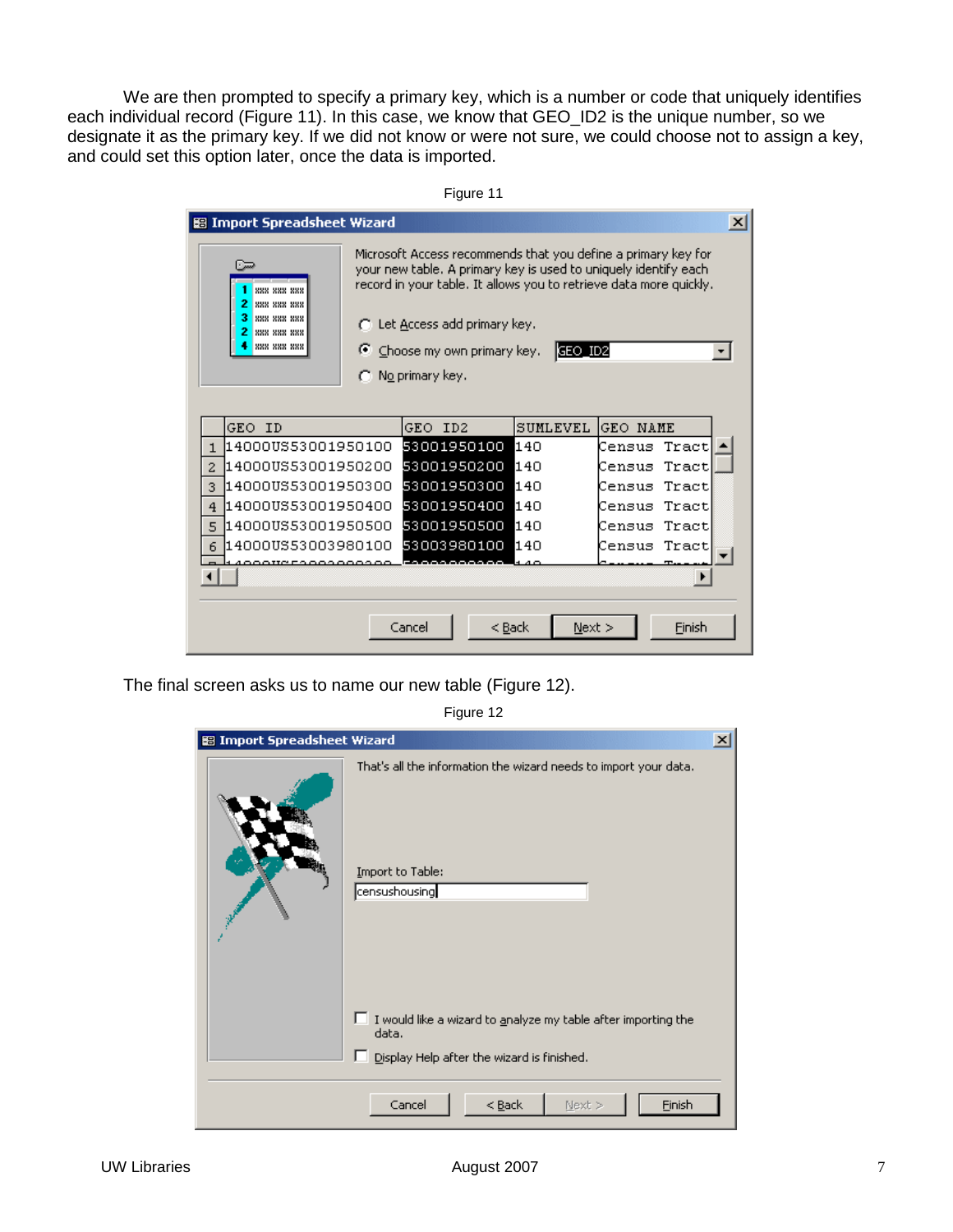Access then imports our data, which may take awhile depending on how many records there are. When the process is complete, we end up back at the table objects window, and now we have one object in this window – our new censushousing table (see Figure 13).

Figure 13

| Microsoft Access      |                                                      | $\Box$ $\Box$ $\times$   |
|-----------------------|------------------------------------------------------|--------------------------|
|                       | D F H H B Q Y X H B O - 题 - 题 - 如 00 F               | ≫                        |
| File<br>Edit<br>View  | Window<br>Help<br><b>Tools</b><br>Insert             | Type a question for help |
|                       | e censushousing : Database (Access 2000 file format) | $-12X$                   |
|                       | Nigopen M_Design "malew X   ºa ∵-  链  iiii           |                          |
| Objects               | ◙<br>Create table in Design view                     |                          |
| 圛<br>Tables           | ◙<br>Create table by using wizard                    |                          |
| 團<br>Queries          | ◙<br>Create table by entering data                   |                          |
| 圏<br>Forms            | 圃<br>censushousing                                   |                          |
| Е<br>Reports          |                                                      |                          |
| 誾<br>Pages            |                                                      |                          |
| Ξ<br>Macros           |                                                      |                          |
| -33<br><b>Modules</b> |                                                      |                          |
| Groups                |                                                      |                          |
|                       |                                                      |                          |
| Ready                 |                                                      |                          |

Double-clicking on the table will open it (Figure 14):

| И | Microsoft Access - [censushousing : Table] |                   |                                                                                        |                      |         | $\Box$ $\Box$ $\times$     |
|---|--------------------------------------------|-------------------|----------------------------------------------------------------------------------------|----------------------|---------|----------------------------|
| 僵 | File<br>Edit<br>View                       | Format<br>Insert  | <b>Records</b>                                                                         | Window<br>Tools      | Help    | 8<br>$\times$              |
|   | 勉<br>н                                     | ᢟ<br>쏢<br>Õ.<br>嚕 | $\mathbb{R}$<br>鲁<br>E.                                                                | v<br>∡₹<br>£↓        | 週<br>đФ | $\rightarrow$<br>⊧∗ M<br>격 |
|   | GEO ID                                     | GEO ID2           | <b>SUMLEVEL</b>                                                                        | GEO NAME             | H003001 | H003002                    |
|   | 14000US530019 53001950100                  |                   | 140                                                                                    | Census Tract 95      | 1149    | 1029                       |
|   | 14000US53001953001950200                   |                   | 140                                                                                    | Census Tract 95      | 899     | 716                        |
|   | 14000US53001953001950300                   |                   | 140                                                                                    | Census Tract 95      | 1786    | 1628                       |
|   | 14000US53001953001950400                   |                   | 140                                                                                    | Census Tract 95      | 841     | 814                        |
|   | 14000US53001953001950500                   |                   | 140                                                                                    | Census Tract 95      | 1098    | 1042                       |
|   | 14000US53003953003980100                   |                   | 140                                                                                    | Census Tract 98      | 1609    | 1419                       |
|   | 14000US53003953003980200                   |                   | 140                                                                                    | Census Tract 98      | 1870    | 1765                       |
|   | 14000US53003953003980300                   |                   | 140                                                                                    | Census Tract 98      | 1821    | 1640                       |
|   | 14000US53003953003980400                   |                   | 140                                                                                    | Census Tract 98      | 888     | 809                        |
|   | 14000US53003953003980500                   |                   | 140                                                                                    | Census Tract 98      | 1542    | 1437                       |
|   | 14000US53003953003980600                   |                   | 140                                                                                    | Census Tract 98      | 1381    | 1294                       |
|   | 14000US53005(153005010100)                 |                   | 140                                                                                    | Census Tract 10      | 1894    | 1839                       |
|   | 14000US53005(153005010201                  |                   | 140                                                                                    | Census Tract 10      | 1430    | 1376                       |
|   | Record: 14                                 |                   | $\blacktriangleright$   $\blacktriangleright$   $\blacktriangleright$ $\ast$   of 1318 | $\blacktriangleleft$ |         | $\blacktriangleright$      |
|   | Datasheet View                             |                   |                                                                                        |                      |         |                            |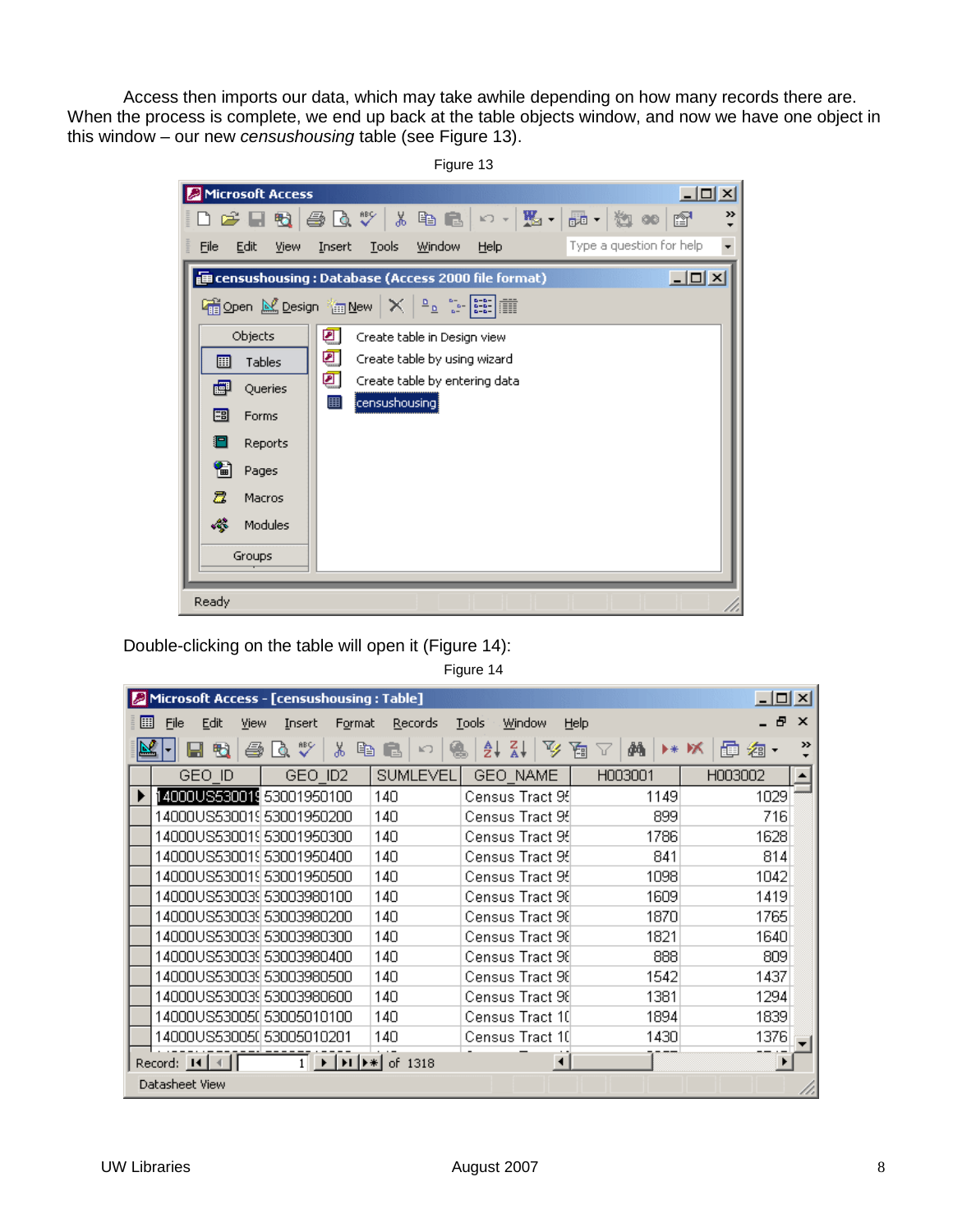This table view is known as the *Datasheet View*. In this view, we can see our data and the total number of records (at the bottom of the screen). We can also perform many of the functions that we can perform in a spreadsheet, like sorting and filtering records and changing column widths and order. Unlike Excel, Access does not care about column or sort order; all of the data in each record will be kept together regardless of how we move the columns or records. Be careful when altering or deleting records though – once you do it, it cannot be undone!

The other table view is called the *Design View*. You can toggle between the *Datasheet* and *Design* views by with the toggle button on the tool bar in the upper-left hand corner. In the Datasheet View, the button has a triangle, ruler and pencil on it. Once you are in the Design View the button changes to look like a data table, which will take you back to the Data View. You can consider the Design View as the behindthe-scenes view for setting the properties for your tables (see Figure 15). You can use this view to change column sort orders and names, but you can also assign primary keys, display settings, and change the data types for each column (text strings, dates, a variety of numbers, etc.)

|                                                                                                                                                                                                                                                                  | Microsoft Access - [censushousing : Table]<br>$ \Box$ $\times$                                              |
|------------------------------------------------------------------------------------------------------------------------------------------------------------------------------------------------------------------------------------------------------------------|-------------------------------------------------------------------------------------------------------------|
| 圍<br>Eile<br>Edit<br>View                                                                                                                                                                                                                                        | Ð.<br>$\boldsymbol{\mathsf{x}}$<br>Tools<br>Window<br>Help<br>Insert                                        |
| は ツ<br>全<br>围<br>團                                                                                                                                                                                                                                               | $\mathbb{E}(\mathbf{I}) \ \neq \ \mathbb{C}[\mathbf{M}] \ \neq \mathbb{C}$<br>∣? ≸∕ ∃≖ <del>⊡)</del><br>人生自 |
| <b>Field Name</b>                                                                                                                                                                                                                                                | Data Type<br>Description                                                                                    |
| GEO_ID                                                                                                                                                                                                                                                           | Text                                                                                                        |
| 7<br>GEO_ID2                                                                                                                                                                                                                                                     | Text                                                                                                        |
| <b>SUMLEVEL</b>                                                                                                                                                                                                                                                  | Text<br>Text                                                                                                |
| GEO_NAME<br>H003001                                                                                                                                                                                                                                              | Number                                                                                                      |
| H003002                                                                                                                                                                                                                                                          | Number                                                                                                      |
|                                                                                                                                                                                                                                                                  | <b>Field Properties</b>                                                                                     |
| General<br>Lookup<br><b>Field Size</b><br>Format<br><b>Input Mask</b><br>Caption<br>Default Value<br>Validation Rule<br><b>Validation Text</b><br>Required<br>Allow Zero Length<br>Indexed<br>Unicode Compression<br><b>IME Mode</b><br><b>IME Sentence Mode</b> | 255<br>No.<br>Yes<br>Yes (Duplicates OK)<br>No<br>No Control<br>None                                        |

Figure 15

You may have to alter the data type settings if a column was assigned an incorrect data type. A common example would be an ID field saved as a number instead of text. If you are going to join this table to a shapefile based on a common ID (or to another data table), the joining fields in each table must share the same data type, otherwise the join will fail (for instance, you cannot join string fields to number fields). Another example would be a number that was saved as a string. If you want to perform calculations on a field, it must be saved as a number. When choosing the type of number field, make sure you choose one that can accommodate the proper length. For example, we would not want to save any of our census data as integers, since the range of integers is approximately -32,000 to 32,000, which means we would lose any